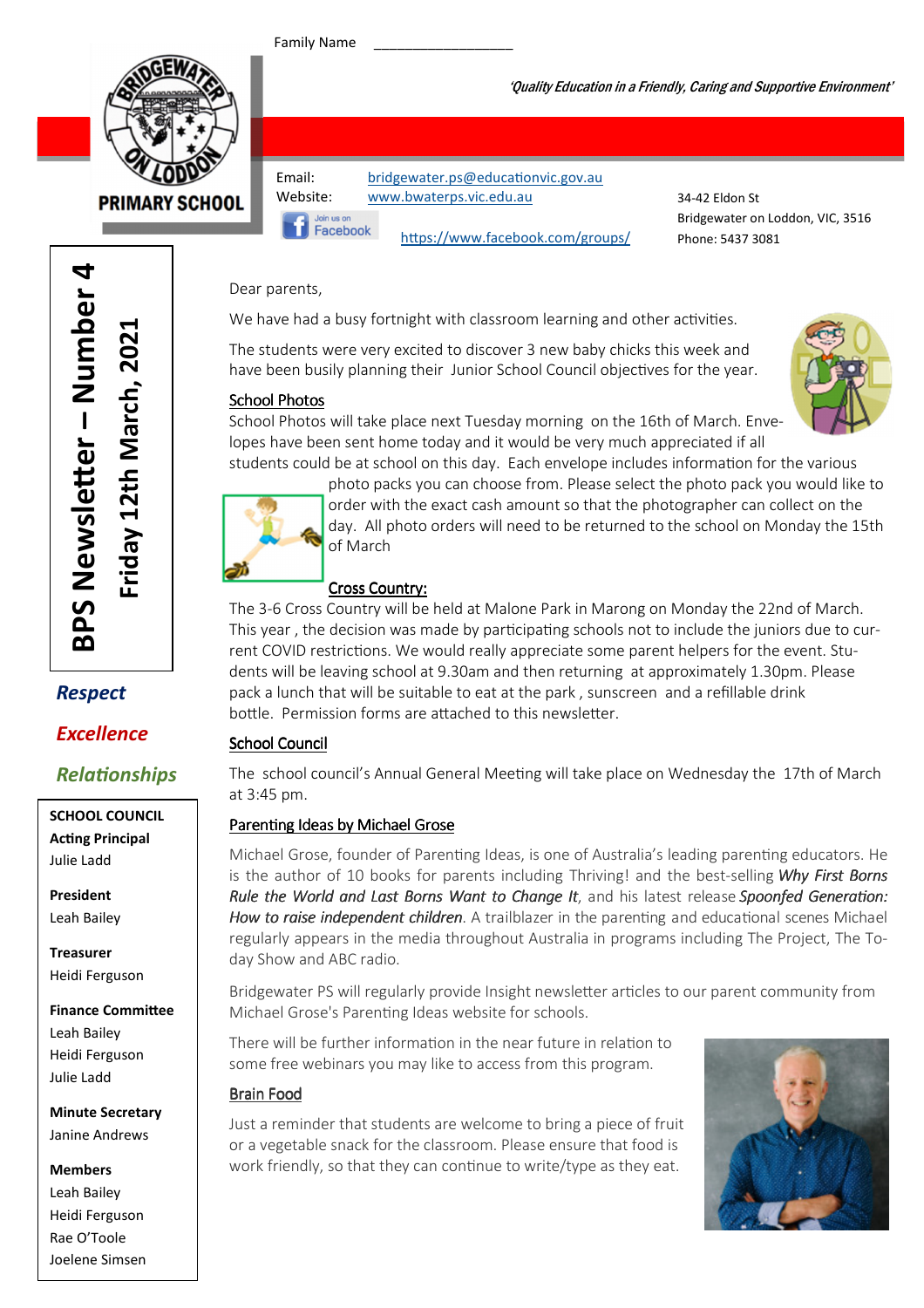A reminder of the foods that could be included:

| Food to Include (Whole)                     | <b>Food to Avoid (Processed)</b>         |  |
|---------------------------------------------|------------------------------------------|--|
| Apples                                      | <b>Biscuits</b>                          |  |
| Grapes                                      | Chips                                    |  |
| <b>Nectarines</b>                           | Packet snacks                            |  |
| <b>Strawberries</b>                         | Muesli bars                              |  |
| Fruit cut into small squares in a container | Cake                                     |  |
| Cubes of cheese                             | <b>Noodles</b>                           |  |
| Cherry tomatoes                             | Items containing lots of processed sugar |  |
| Celery sticks                               | Processed fruit straps                   |  |
| Carrot sticks                               | Foods requiring a spoon                  |  |

It is imperative that students also bring lunch to school as this help s to ensure that they have the energy to cope with a full day of learning. Breakfast Club will run on Mondays and Wednesdays—cheese toasties will also be offered on a Wednesday for lunch.

Thank you for your ongoing support—have a great week.

Kind regards,

Julie Ladd

# **Scholastic Book Club**





# Are you interested in trying baseball?

Pre season training sessions Sunday afternoons Maiden Gully Recreation Reserve

> 8 and under Tee Ball **Seniors**

Junior season starts 21st March Senior season starts 18 April

Contact: Marc 0467 330 577 or Scotsbaseballbendigo@hotmail.com.au